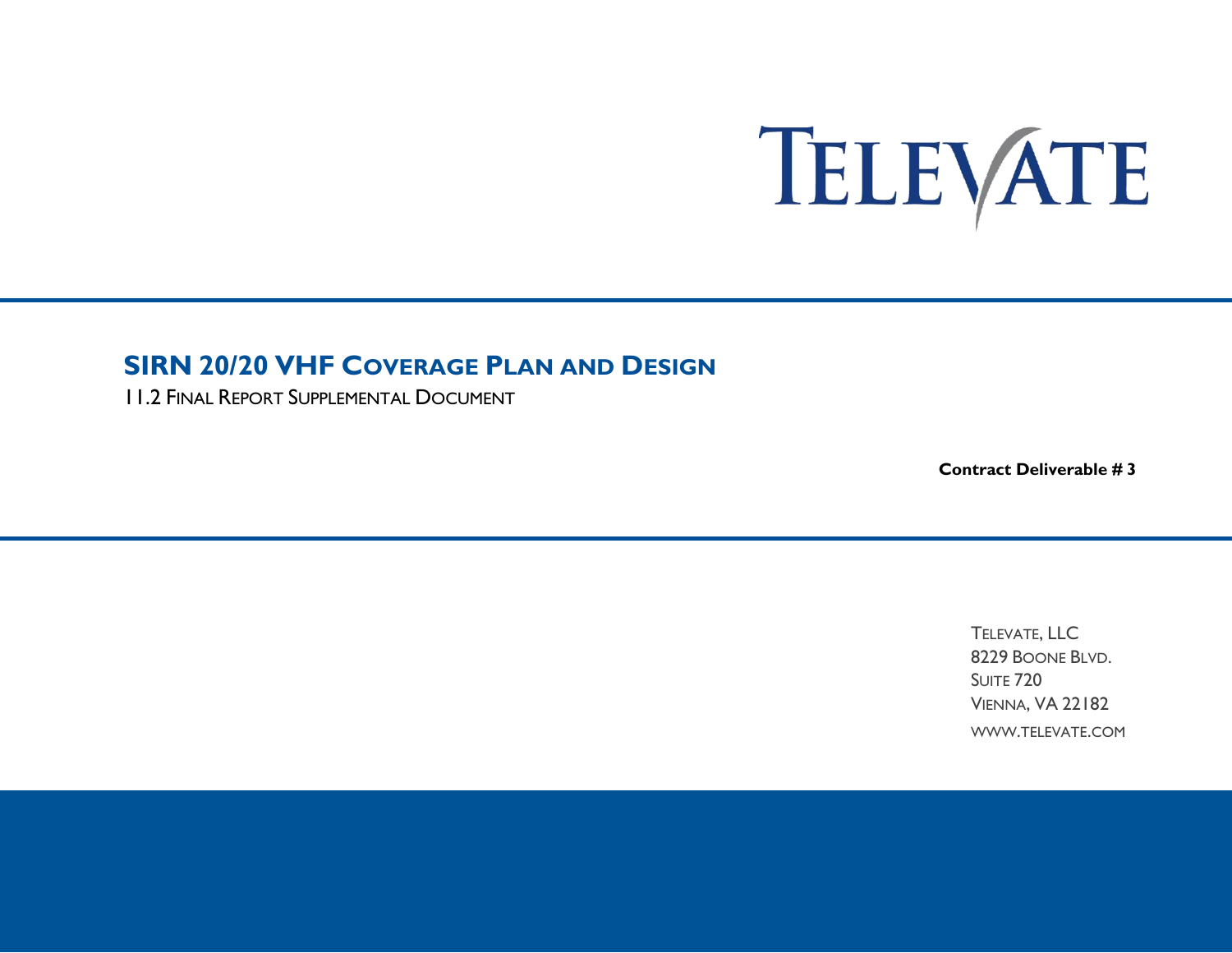## Table of Contents

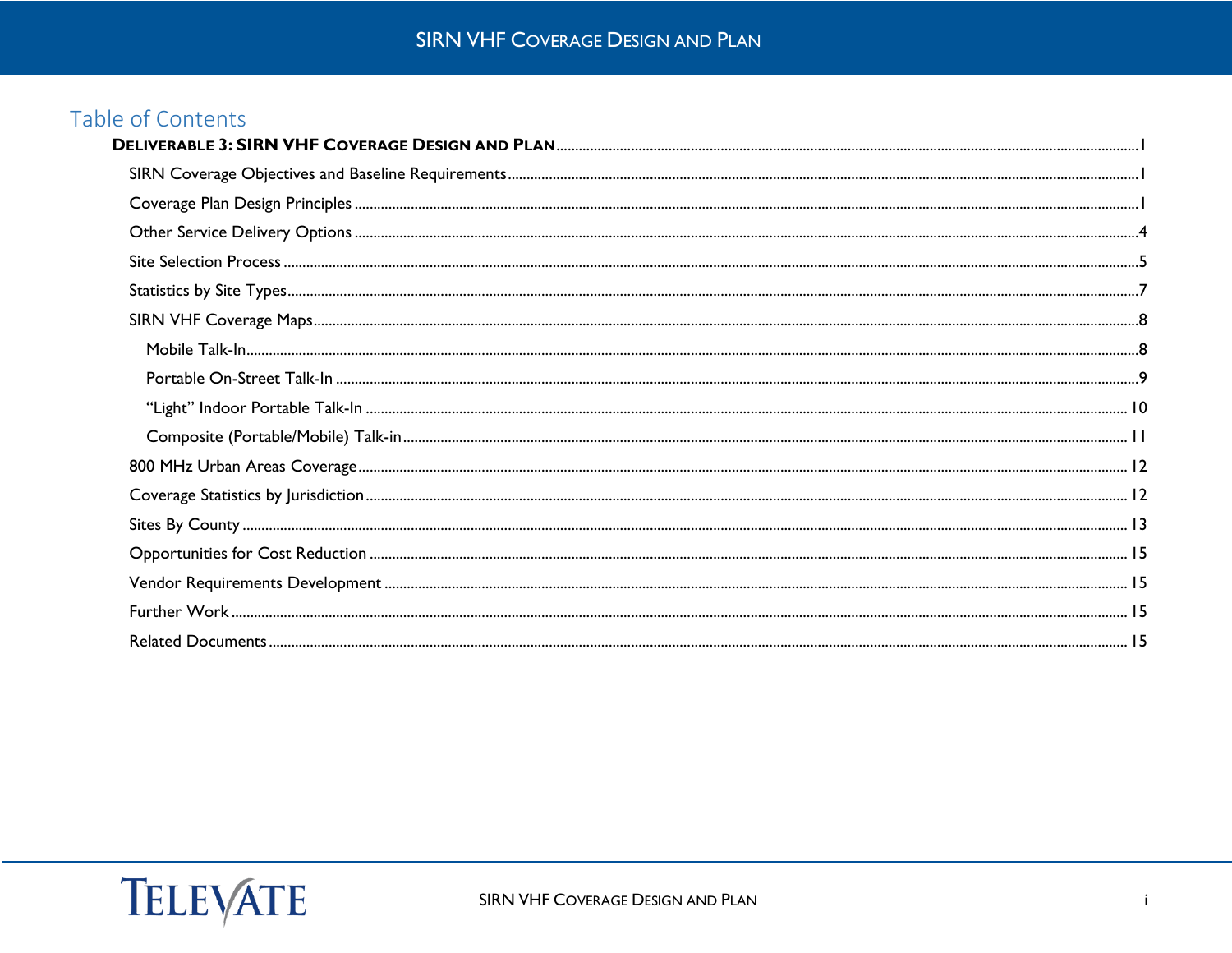## <span id="page-2-0"></span>**DELIVERABLE 3: SIRN VHF COVERAGE DESIGN AND PLAN**

This document provides an overview of the Proposed North Dakota Statewide Interoperable Radio Network (SIRN) VHF Network Coverage Design and Plan.

### <span id="page-2-1"></span>**SIRN COVERAGE OBJECTIVES AND BASELINE REQUIREMENTS**

Coverage objectives were established through direct stakeholder engagement. Over the course of the SIRN 20/20 Feasibility Study and the preliminary study (2014 – 2015), online surveys, individual county meetings and regional conference working sessions were held with over 45 counties to outline coverage requirements and objectives. The following are key factors extracted from these sessions that drove the coverage plan development.

A widely adopted SIRN:

- Has to provide equal to or better overall coverage than current radio systems
- Has to aim to provide 95% mobile radio coverage in each county
- Has to address coverage gaps outlined by stakeholders
- Has to provide in-building coverage in densely populated areas of the State
- Has to provide on-street portable service along roadways and populated areas
- Has to support paging services or integration of current paging systems
- Has to support the addition of vehicular repeaters to supplement network service as necessary

### <span id="page-2-2"></span>**COVERAGE PLAN DESIGN PRINCIPLES**

To fulfill the objectives outlined above, various radio coverage design principles were followed, as discussed below.

 **Addressing Coverage Equivalence:** Public safety entities have deployed *several hundred transmitter* facilities across the state to fulfill their unique voice and paging needs. Therefore, careful analysis of the level of coverage delivered by the current constellation of sites was undertaken to ensure that SIRN maintains coverage equivalence in critical service areas. A comprehensive database of all current transmitter locations illustrates that State and County governments have deployed strategically located "booming" transmitters targeting maximal coverage across the jurisdictional area, while municipalities and independent agencies have deployed localized transmitters to ensure portable and paging service in their jurisdictions. In some cases, the "booming" State or County site provides sufficient coverage within the municipalities; however, several of the "local" transmitters have to be retained to maintain local community coverage equivalence. These legacy phenomena are depicted in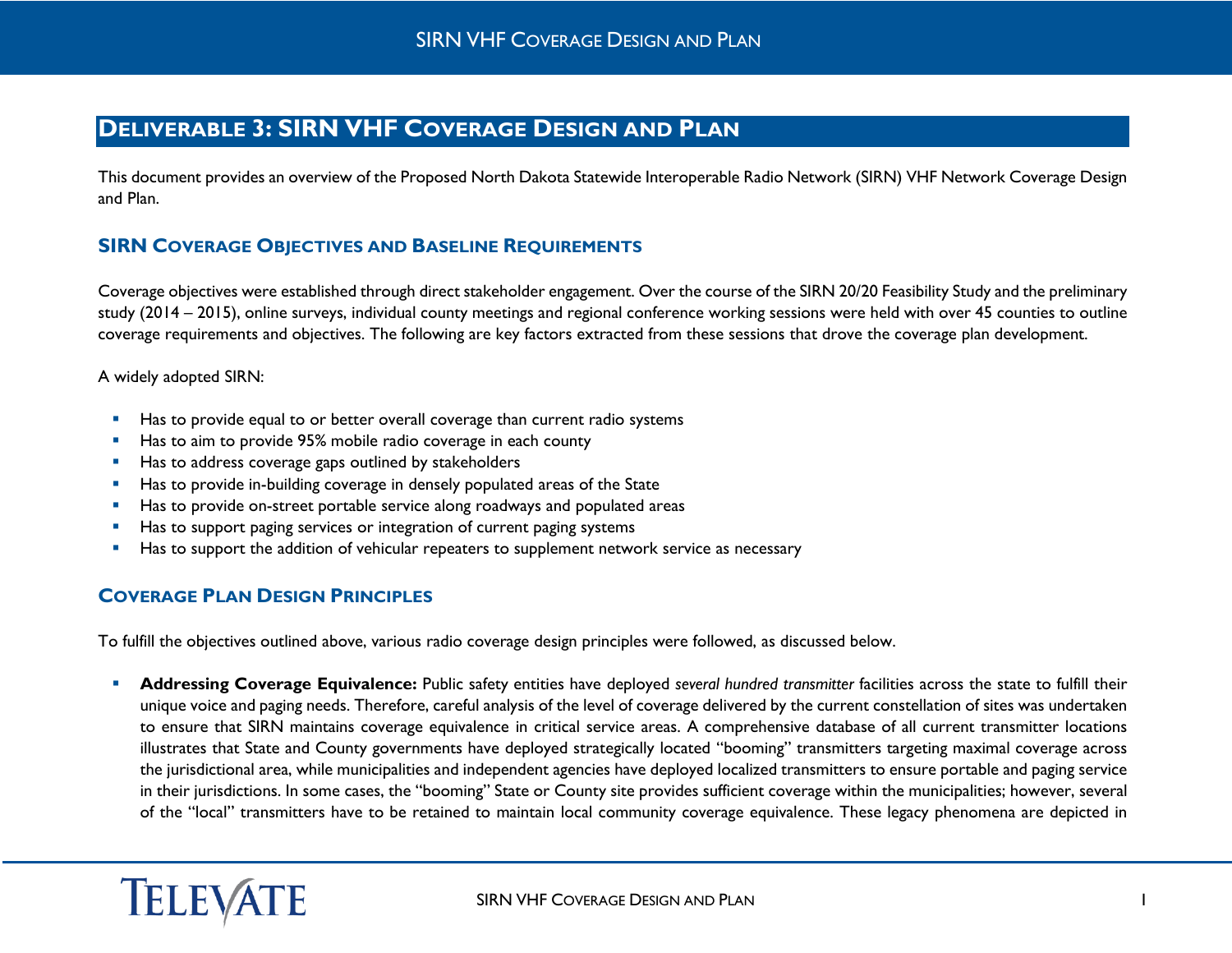Figure 1. In general, where it is clear that a given entity has implemented localized service because the State or County tower does not fulfill their coverage needs, these local repeaters were retained. In particular, where existing assets are already well-equipped with the civil and other base network infrastructure and their elimination could have a limited but noticeable effect on the user base, such assets were included in the SIRN coverage plan due to the lower overall cost of incorporating a site with readily available civil and backup power infrastructure. While in some cases, the State and/or County sites provide the required coverage, removing the need for the local towers (typically located near or within a town/city); in other cases, these towers have to be retained to maintain "coverage equivalence." In a few cases, a more centrally located private tower, or new leased tower, was selected in order to eliminate the use of multiple towers.

 **Robust On-Street Coverage in Large Municipalities:** As an extension of the principle above, the SIRN coverage plan sought to ensure robust on-street portable service in medium and larger municipalities. These jurisdictions typically already have one or more centrally located repeater; in cases, where a larger and fartheraway tower provided reasonable coverage, these "in-jurisdiction" repeaters were eliminated. However, in most cases they were retained to ensure coverage equivalence. These sites could later be implemented in a cost-effective configuration such as Receive Only<sup>1</sup> or Low-Power/In-Fill Station.



*Figure 1: Sample Illustration of State, Local, and Municipal Towers and Coverage*

 **Addressing Coverage Gaps:** Coverage gaps exist throughout the State. However, in some cases, coverage is deficient due to the current architecture of disparate systems,<sup>2</sup> not due to an absolute lack of infrastructure. The SIRN coverage plan is designed to address gaps in key areas, roadways, and other locations where the current constellation of sites is not located to address the required coverage. Where an existing government-owned or government-used asset is not available, an existing *privately owned asset* was included into the coverage design.<sup>3</sup> (See Figure 2)

<sup>&</sup>lt;sup>1</sup> Receive Only facilities are a more cost-effective coverage implementation and are designed to provide direct coverage for portable and mobile radios that would experience difficulties "talking-back" to the base station tower.

<sup>&</sup>lt;sup>2</sup> Because of the individually implemented and managed systems, users only have access to a subset of the sites within their jurisdiction. For instance, as illustrated in Figure 1, County users within the town may not have access to the Local | Municipality Tower and hence experience coverage gaps despite the presence of additional towers.

<sup>&</sup>lt;sup>3</sup> There are over 1,500 privately-owned vertical assets in the State, some of which are already leased by government entities. For various reasons, the SIRN design integrates a limited number of existing privately owned sites over new tower builds. Some of these sites were visited during the data collection effort to evaluate their usability.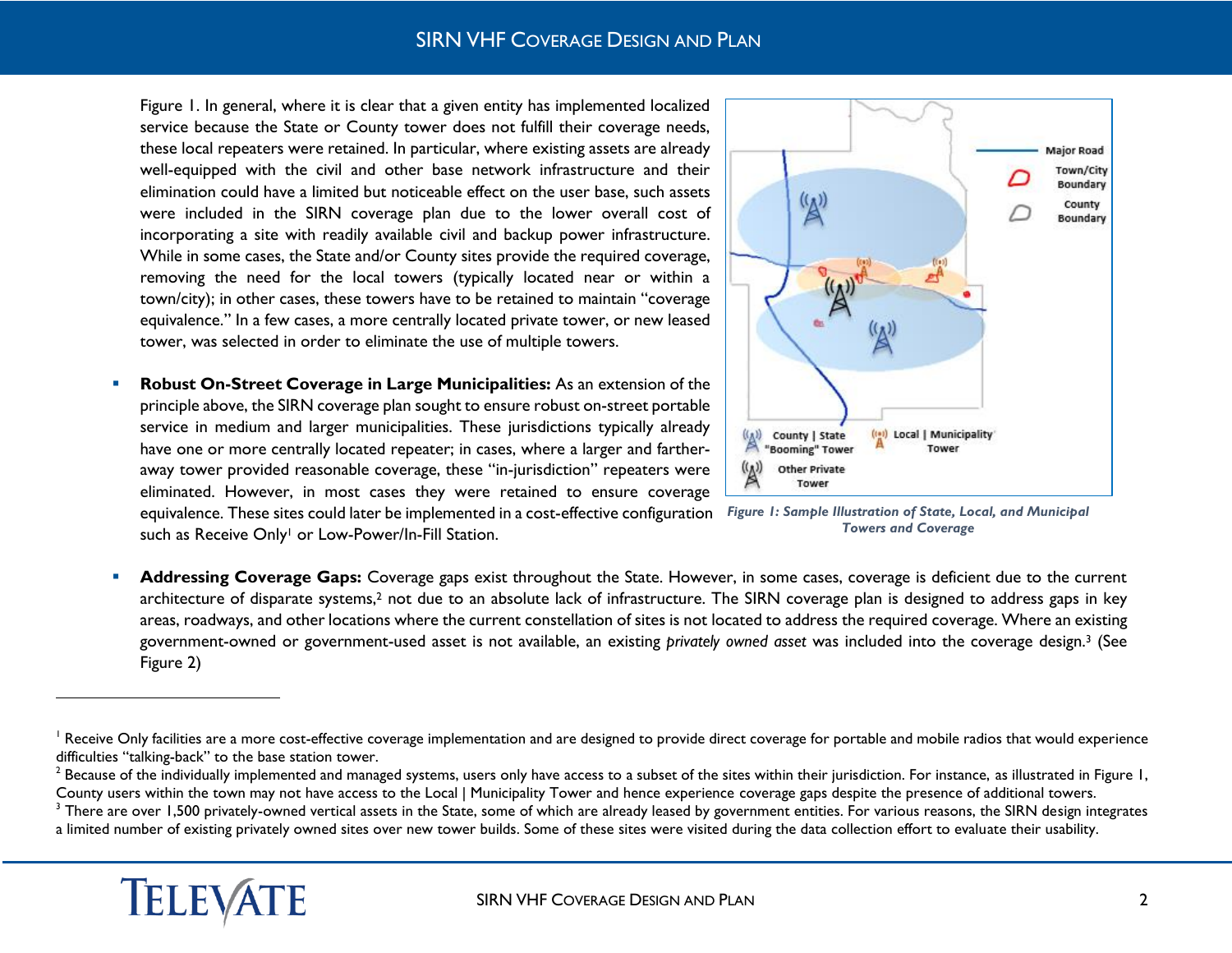- **Leverage Existing Assets:** For various reasons, SIRN is primarily anchored on assets that are currently owned or used by public safety. While this has benefits, it should be noted that a truly fresh design based on strategically situated conceptual sites could have resulted in fewer towers. However, this approach would require building new sites, significantly prolongs SIRN deployment, would increase the implementation budget, and disregards the available infrastructure and investments. The proposed approach does include up to five (5) new site builds, all of which are at locations that have already been surveyed by private entities and have had some level of approval by regulatory bodies, but have yet to be built. Therefore, there is an opportunity to collaborate with these entities; it is also possible that these entities will have already erected these towers prior to SIRN implementation.
- **Maximize Consolidating Transmitters:** An integrated solution enables the consolidation of duplicative transmitters. Several examples exist where the State, County, and a municipality (and agencies within a given municipality) have multiple proximate sites. SIRN aims to eliminate such duplication; typically, the assets with the most desirable attributes from a technical and financial implementation perspective is selected. However, as previously stated, in some cases, no single existing site fully addresses the overall coverage objectives. Therefore, an additional site may be required to ensure coverage equivalence. In some cases, a single new and strategically located site could better address the coverage objective; however, leverage two existing assets has been chosen as the desired approach rather than building a new tower.



*Figure 2: Coverage Gap Sessions Session (Left); CAD Data Analysis (Right)* 

 **Composite Radio Service:** SIRN is currently designed as a replacement for all land mobile radio (LMR) service within the state by public safety and public service entities. These systems include voice systems, paging systems, fire station alerting solutions, hospital transmitters, and other related systems. Providing composite service requires limited incremental increase over a voice only network and paves the way for a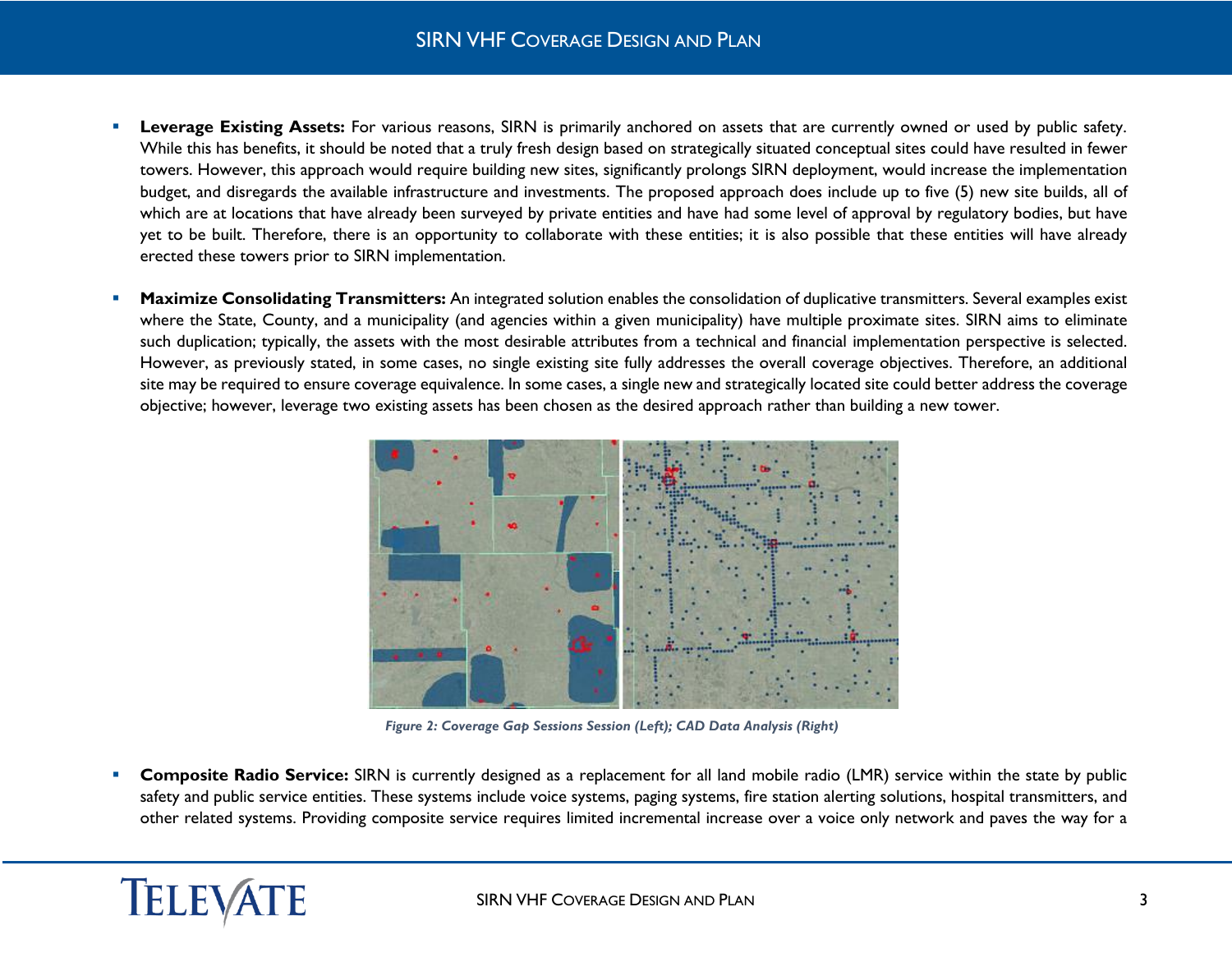truly integrated network that can cost effectively replace all LMR systems in the State. Therefore, the objective of the coverage design is to address these requirements.

 **Computer Aided Dispatch (CAD) Data Analysis:** CAD data, among other qualitative variables, were used to prioritize coverage expansion to areas with documented issues. On the other hand, a similar approach was used to eliminate an existing site that was determined to provide limited incremental value over those already in its vicinity. Figure 2 depicts CAD data over a three-year period; this data was leveraged to design SIRN coverage with the objective of ensuring service in areas with frequent incidents.

Overall, the coverage plan followed a conservative approach to ensure the SIRN 20/20 solution fulfills the various coverage requirements collected from the user community.

### <span id="page-5-0"></span>**OTHER SERVICE DELIVERY OPTIONS**

The Coverage Design presented in this document prioritizes delivery of *network* VHF service as per the Baseline Requirements. Other approaches were considered as discussed below, some of which have been incorporated into the proposed plan.

 **Vehicular Repeater (VR) Centric Portable Service**: SIRN could be designed to primarily provide mobile radio service with portable radio service delivered mainly through vehicle-mounted repeaters<sup>4</sup> (VR). This approach may be suitable for very rural counties, and **interval of the substantial conducts**  $\mathbf{u}$  is is in fact, is currently employed by various law enforcement agencies. However, even within those jurisdictions, additional network infrastructure has been implemented to support paging or other portable service. Since, SIRN is considered an "all-in" radio network that aims to provide all voice and paging services, it is designed to meet the baseline requirements through *network* service. Nonetheless, there are areas where VRs are required to ensure adequate and reliable portable service. Therefore, a portion of the statewide users are expected to be equipped with VR units.<sup>5</sup>



**Receive Only Sites**: 15% or more of the proposed sites may be configured for receive-only (Rx) operation. There are many instances where an Rx only configuration is a clearly suitable and cost-effective solution, and can essentially fulfill the baseline coverage objectives. There are

<sup>&</sup>lt;sup>5</sup> See Costs Estimates for assumptions on VR quantities.



<sup>&</sup>lt;sup>4</sup> A vehicular repeater extends coverage to portable radios that affiliate with the mobile radio repeating the communicating signal over the vehicular repeater installed in the responding vehicle.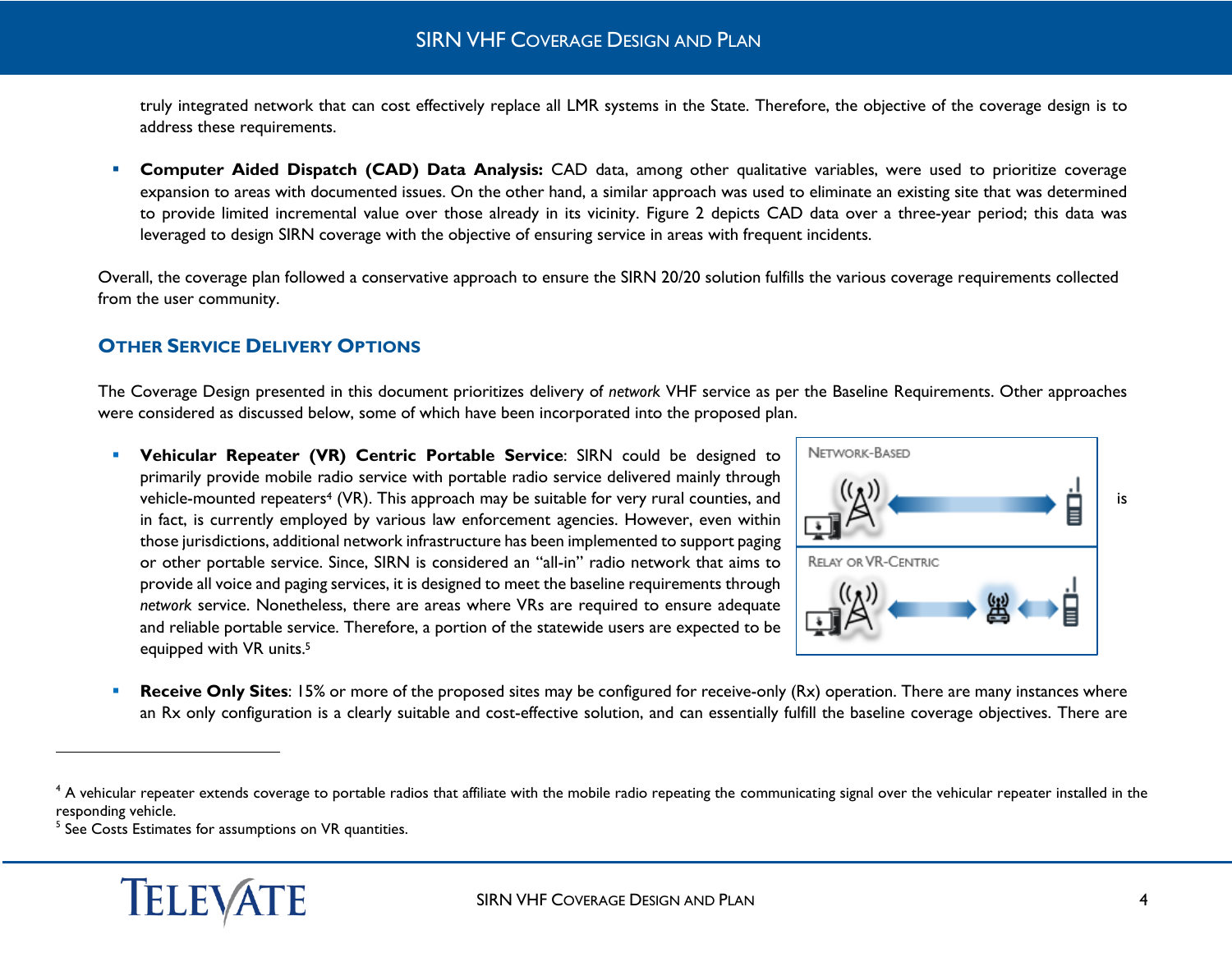additional technical factors that may compel the use of an Rx Only site such as availability of tower and shelter space, frequency limitations, capacity requirements and available vendor solutions.

- **Lower Power/Infill Sites**: Several smaller jurisdictions and existing coverage gaps may be adequately served by lower power sites that provide "in-fill" service. These sites could be cost-effective and have a form factor with a limited footprint, potentially obviating the need for traditional shelters. Currently, there are limited offerings for such base stations in the land mobile radio (LMR) vendor market space; however, progress is expected in the near future and could yield substantial savings. (It should be noted there may be other technical and regulatory constraints that may already require certain sites to transmit at lower than full power).
- **Statewide 800 MHz Service**: Rough Order of Magnitude cost for an alternative 800 MHz Mobile Only (with VR based Portable Service) has been provided for consideration. However, no network designs have been provided.

### <span id="page-6-0"></span>**SITE SELECTION PROCESS**

Data collection was an integral and extensive element of the feasibility plan with a multi-pronged purpose. While the initial purpose was to document and quantify existing assets, the efforts were later focused on gathering the required information to determine the suitability/usability of assets for the SIRN plan. From a coverage perspective, the baseline requirements and design principles drove site selection. However, multiple civil and network attributes (listed in Table 1) were used to classify and rank sites to drive site selection from a timely and cost-effective implementation standpoint. These attributes account for approximately 40% of the cost of bringing up a site for SIRN service and require attention. (A full list of site attributes and classification is detailed within Deliverable 8). Sixty sites were visited as part of the SIRN Feasibility Study; it is recommended that a similar concerted effort be applied to all candidate sites. Additional surveys may uncover that some preliminary SIRN sites are not suitable; the tower database document includes alternative sites for some portion of the SIRN sites for this purpose. These alternative sites may not be most optimal from a coverage delivery standpoint, but could provide sufficient service in a timely and cost-effective fashion over a new site. Finally, if a SIRN site is deemed to be completely unusable, a new tower could be constructed within a reasonable budget particularly at the proposed locations where other civil infrastructure is readily available.

#### *Table 1: SIRN Radio Site Consideration*

| <b>SITE ATTRIBUTE</b>             | <b>CONSIDERATIONS</b>                                    |
|-----------------------------------|----------------------------------------------------------|
| <b>Generator Availability</b>     | Sites with access to existing generator prioritized      |
| <b>Shelter Space Availability</b> | Sites with access to available shelter space prioritized |

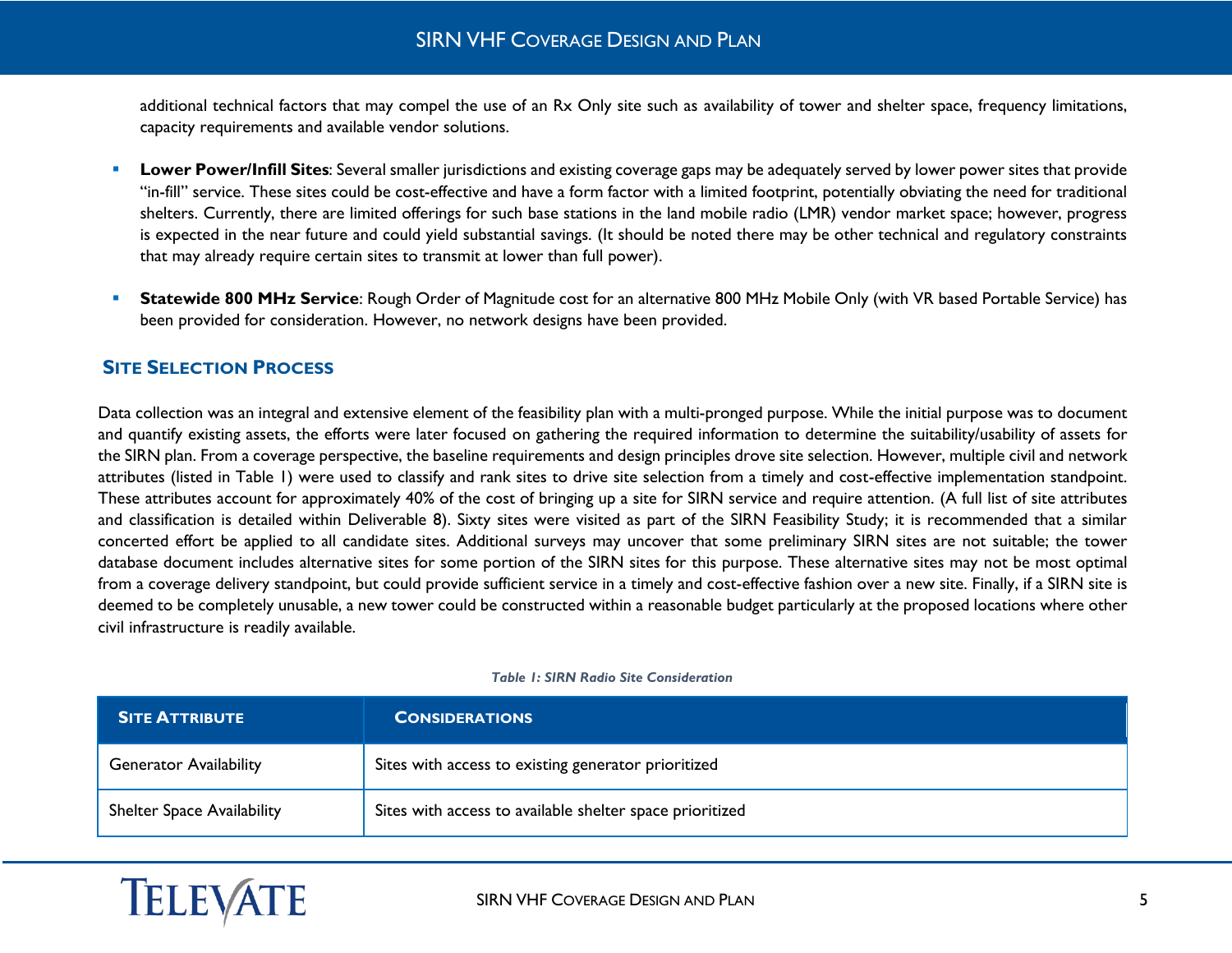| <b>SITE ATTRIBUTE</b>                 | <b>CONSIDERATIONS</b>                                                                                                                                                                                                                                                                                                                                                                                       |
|---------------------------------------|-------------------------------------------------------------------------------------------------------------------------------------------------------------------------------------------------------------------------------------------------------------------------------------------------------------------------------------------------------------------------------------------------------------|
| <b>Tower Space Availability</b>       | Tower space availability is the most important attribute, as a site with no space precludes itself from<br>usage. In some cases, sites that have limited space but are primarily occupied by public safety antennas<br>are included in the SIRN plan. These sites have an opportunity for a transition plan that consolidates or<br>converges service from existing antennas with that of SIRN.             |
| <b>Fiber Optic Cable Availability</b> | Sites with Fiber Optic cable available are prioritized; however, only five of the proposed sites do not<br>have the required Line of Sight (LOS) clearance to use microwave links if microwave is selected as the<br>transport medium.                                                                                                                                                                      |
| Proprietorship/Ownership              | Sites owned by government entities have been prioritized; sites that are currently leased by<br>government entities follow. The SIRN plan includes about 20 sites that are currently neither owned<br>nor used by a government entity                                                                                                                                                                       |
| Structural Integrity                  | No technical structural analysis was conducted, which remains a risk, and will need to eventually be<br>performed. However, visual inspection of 60 visited sites, and anecdotal input from stakeholders, was<br>used to prioritize or eliminate a site. Additionally, given sufficient space, certain structures such as<br>Water Towers and Buildings are expected to easily withstand additional weight. |

It should be noted that in developing the SIRN cost models, several assumptions on the usability of existing infrastructure such as generators and shelter space were made. In various cases, probability ratios were used to account for the availability of an asset; e.g., some sites were classified as 75% shelter availability, or 50% generator access, meaning than 1 in 4 of those sites are expected to require a new shelter, or 1 in 2 will require a new generator, respectively.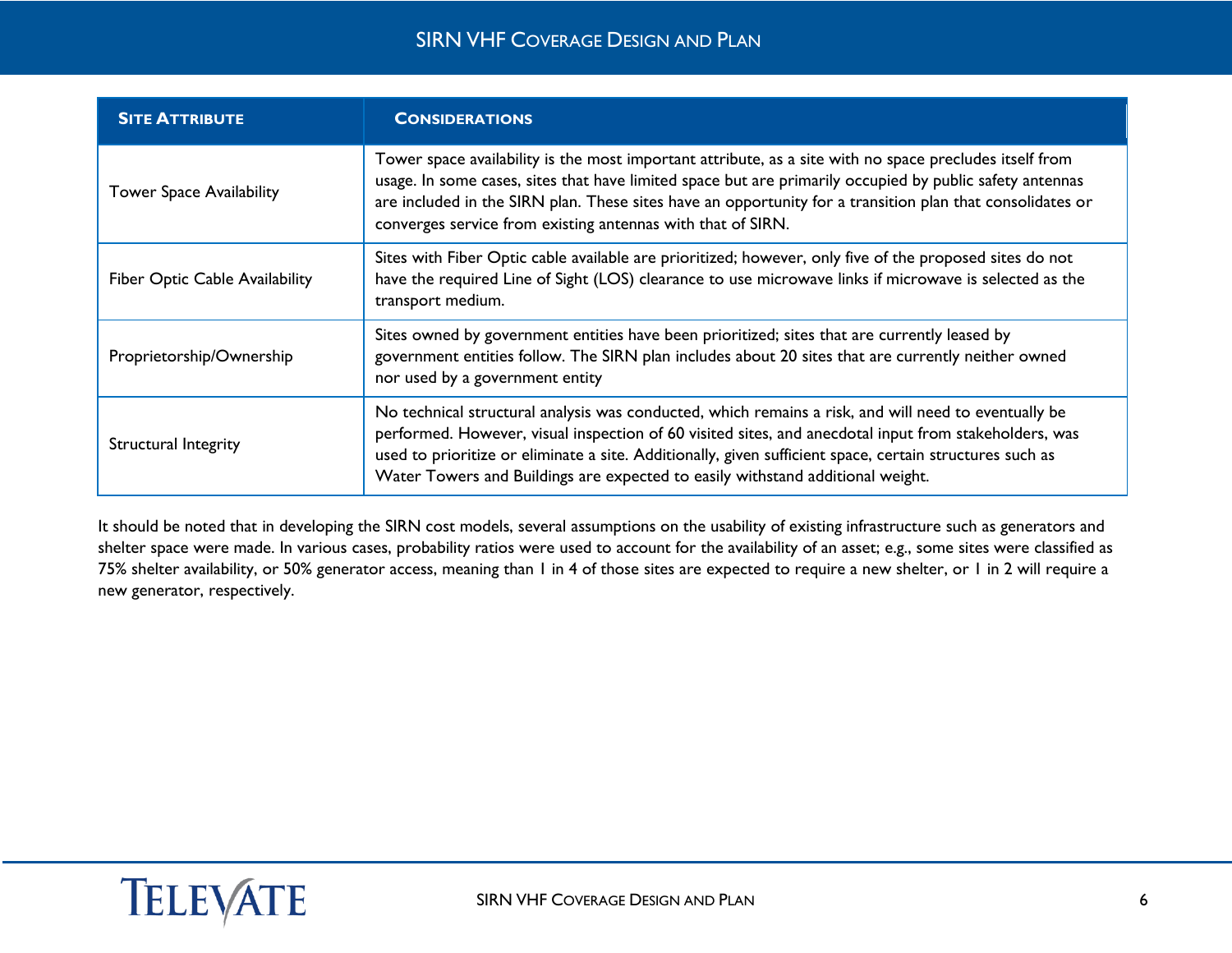### <span id="page-8-0"></span>**STATISTICS BY SITE TYPES**

Detailed classification of all proposed SIRN sites are provided in the SIRN\_D8\_Tower\_Database\_June2016\_FinalDeliverablev1.xlsx (Deliverable 8). The following table provide a high level overview of some relevant site attributes.

*Table 2: SIRN Radio Site Analysis*

| <b>STRUCTURE TYPE</b>     | <b>QUANTITY</b> |
|---------------------------|-----------------|
| Radio Towers <sup>6</sup> | 119             |
| Water Towers <sup>7</sup> | 21              |
| Others                    |                 |

| <b>OWNERSHIP/USE</b>         | <b>QUANTITY</b> |
|------------------------------|-----------------|
| <b>Government Owned</b>      | 73              |
| Government Used <sup>8</sup> | 121             |
| New Lease                    | 25              |

| <b>BACKHAUL TYPE</b>                        | <b>QUANTITY</b> |
|---------------------------------------------|-----------------|
| DCN or other Fiber On-site                  | 128             |
| $DCN$ or other Fiber Within $\leq 0.1$ Mile |                 |
| $DCN$ or other Fiber Within $< 0.5$ Mile    |                 |
| Rest on Microwave                           |                 |

 $6$  Comprises all structures including lattice, self-support, guyed towers, and Monopole towers

 $\overline{a}$ 

<sup>8</sup> Includes sites that are currently used by government entities (government-owned and used)



<sup>&</sup>lt;sup>7</sup> Building Structures and other unknown structures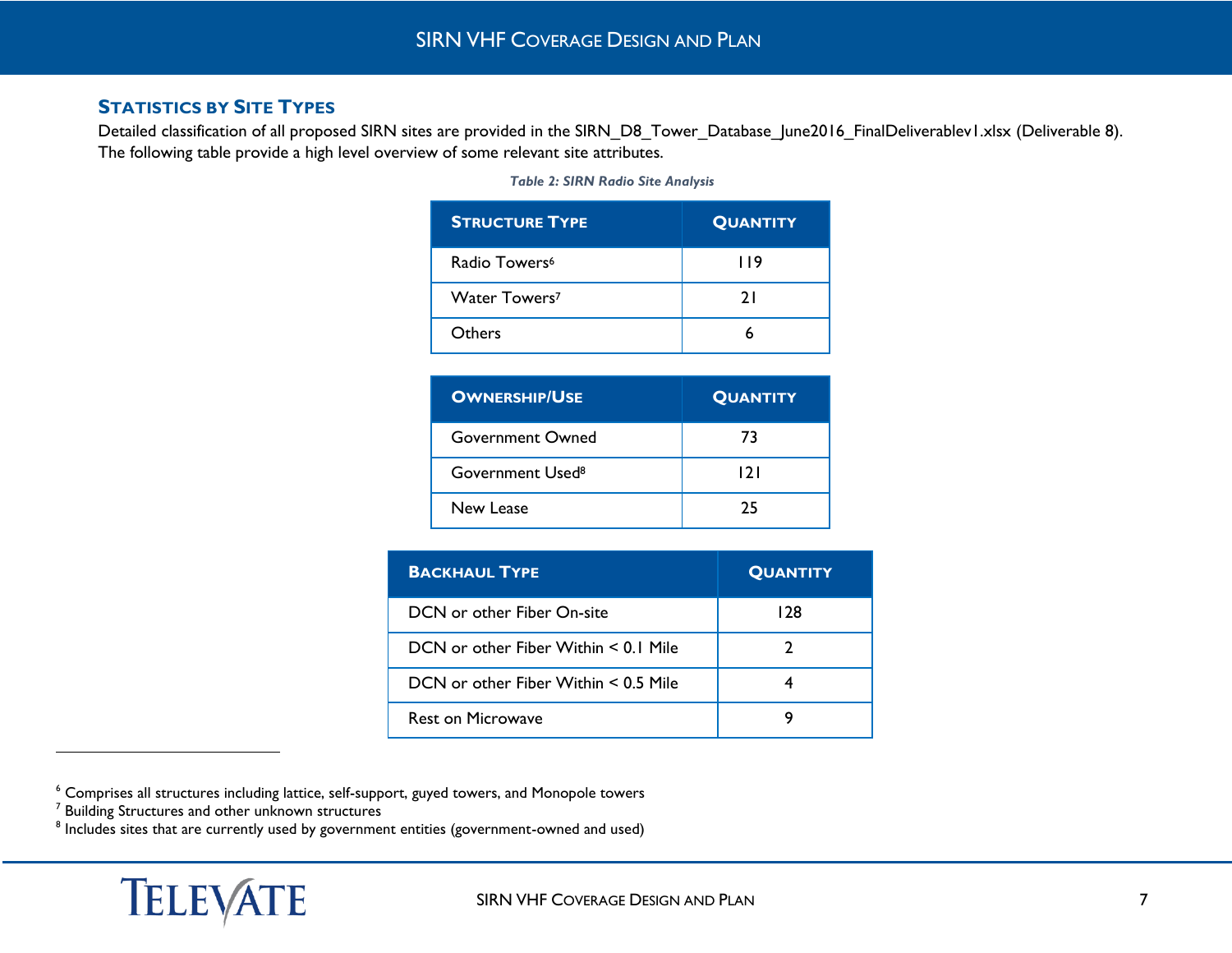### <span id="page-9-1"></span><span id="page-9-0"></span>**SIRN VHF COVERAGE MAPS**

### Mobile Talk-In



Town/City Boundary

County Boundary

▱

TELEVATE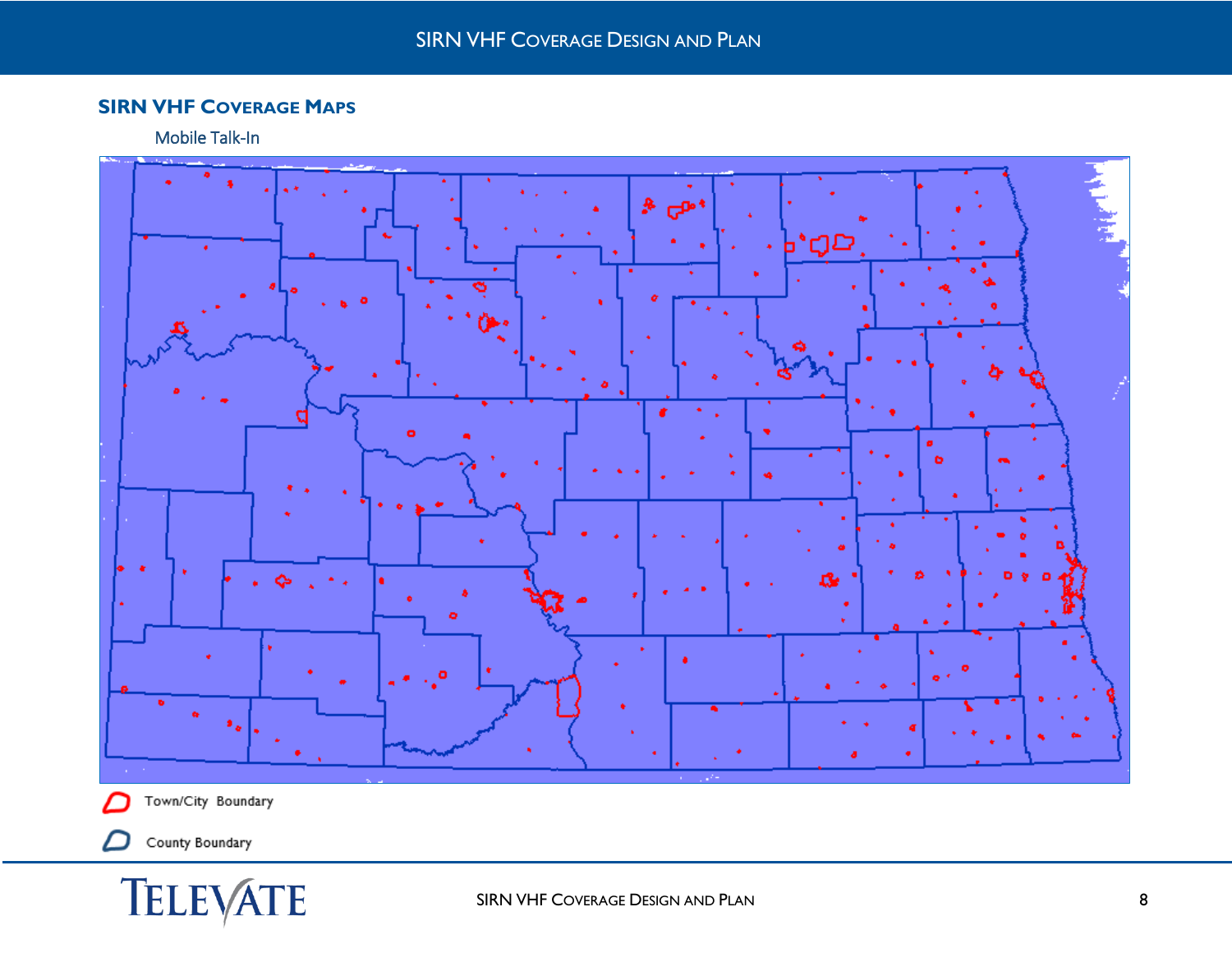### Portable On-Street Talk-In

<span id="page-10-0"></span>

County Boundary ∕

# TELEVATE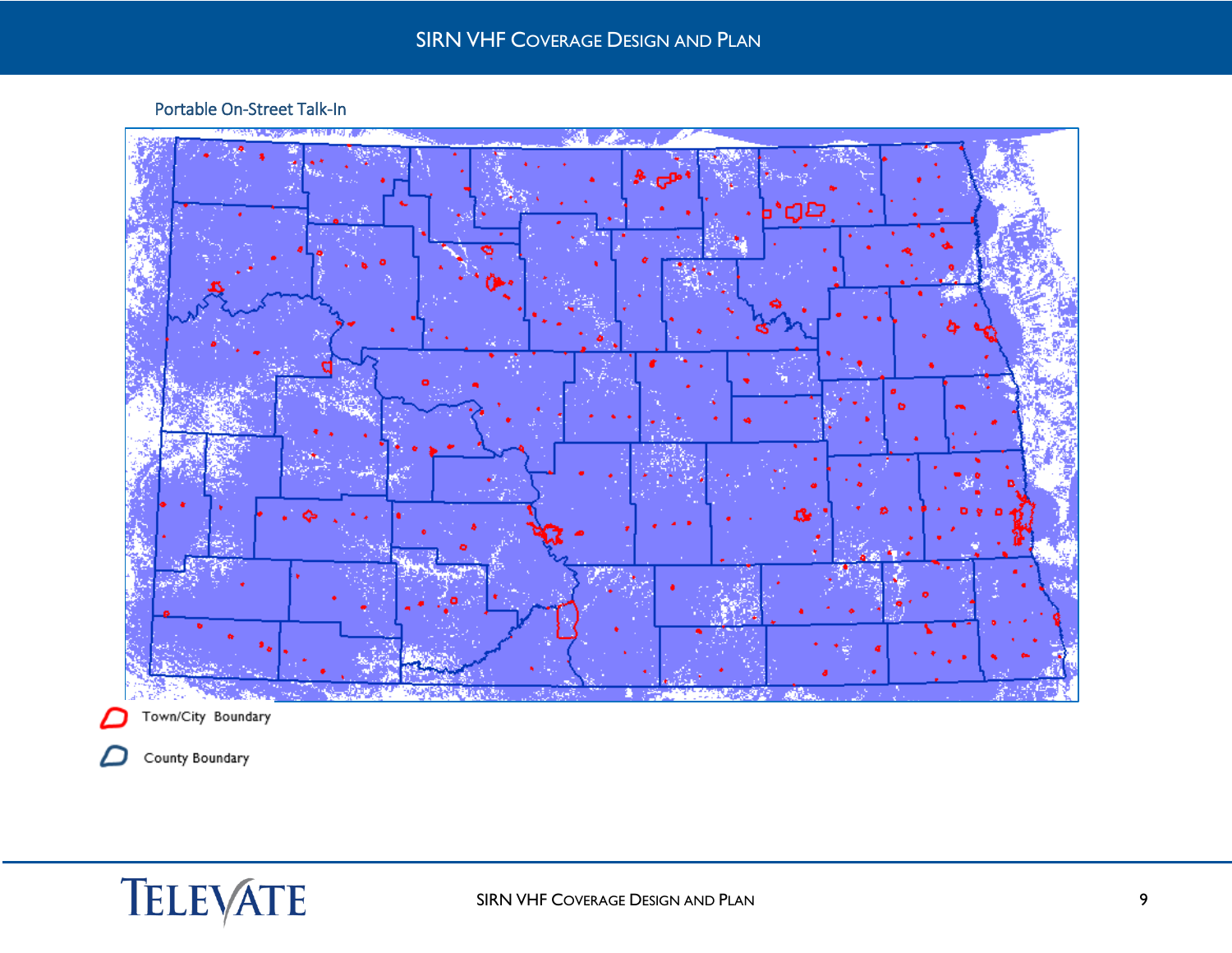### "Light<sup>9</sup>" Indoor Portable Talk-In

<span id="page-11-0"></span>

Town/City Boundary

### County Boundary

 $\overline{a}$ 

 $^9$  Light Indoor refers to stronger signal and service that could support communications within a typical single-family residential structure. In general, the VHF spectrum is not well-suited for indoor or urban environments; however, VHF is well-suited to cover large rural geographies such as North Dakota more cost-efficiently.

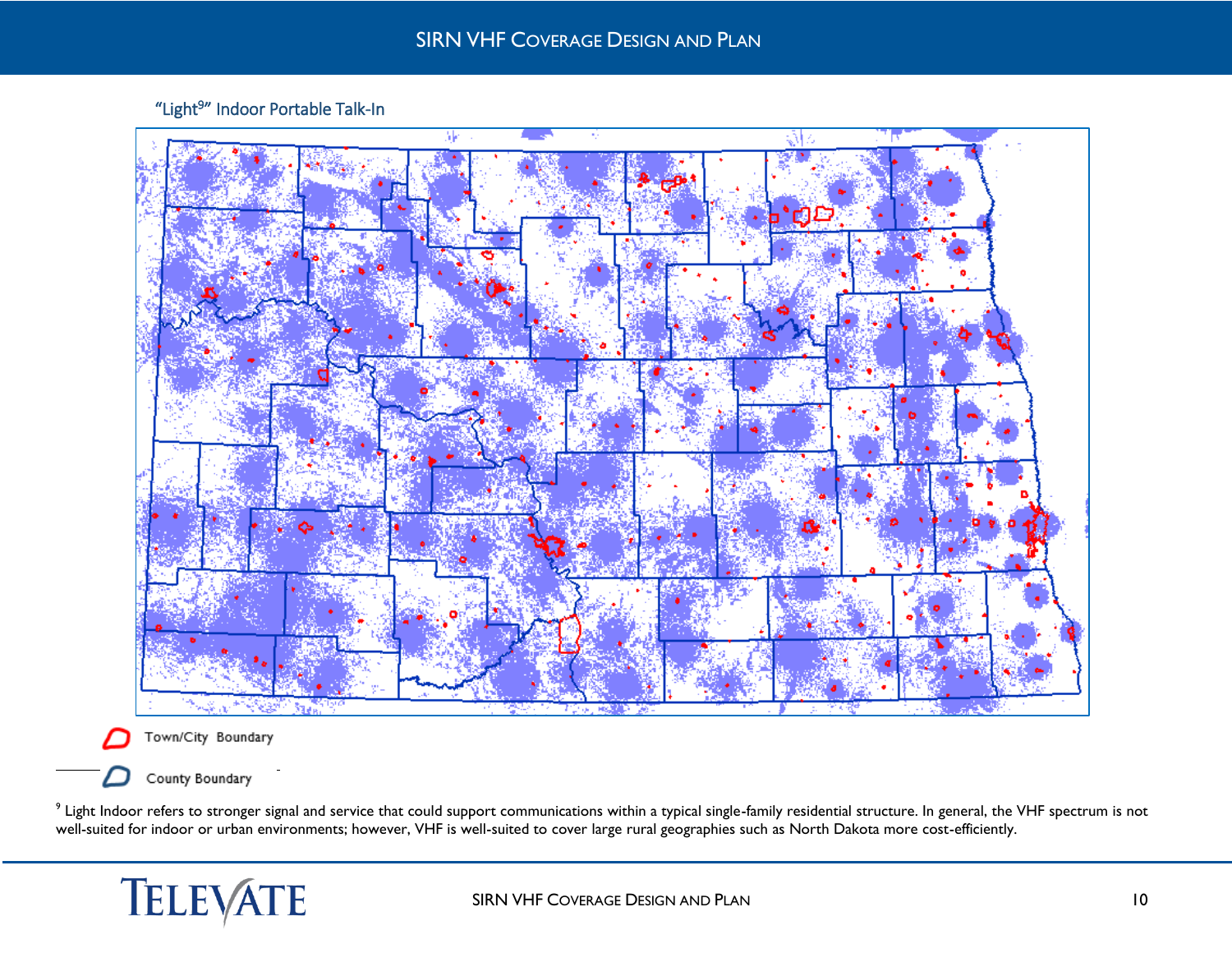Composite (Portable/Mobile) Talk-in

<span id="page-12-0"></span>

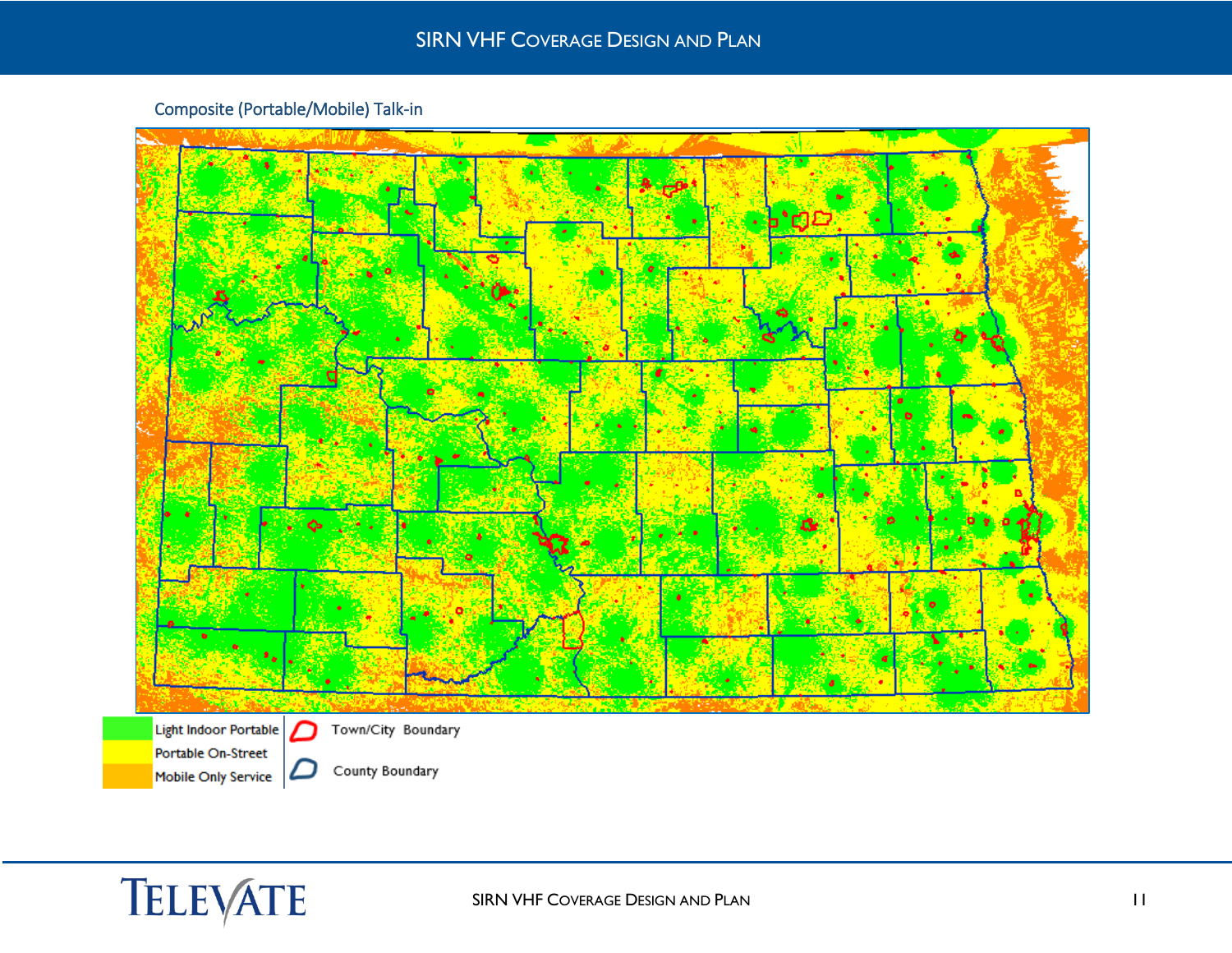### <span id="page-13-0"></span>**800 MHZ URBAN AREAS COVERAGE**

Six metropolitan areas<sup>10</sup> within the State of North Dakota are currently recommended for 800 MHz service for the following reasons:

- **•** Delivers critical in-building portable coverage to major urban areas
- **Supports better interoperability with their counterparts for cities along the Minnesota border**
- Vacates a portion of the VHF frequencies for incorporation into the VHF SIRN layer
- Releases upgradeable VHF radios to be provisioned for use by Rural/County users
- Supports a pilot phase as the legacy VHF networks and 800 MHz networks can co-exist to further validate SIRN

VHF service would also be available in these cities. Typically, in addition to the VHF site providing the VHF service, one or two additional 800 MHz sites would be required to provide the requisite level of indoor service.

### <span id="page-13-1"></span>**COVERAGE STATISTICS BY JURISDICTION**

Excel spreadsheets tabulating the predicted coverage percentages by County and Municipality have been provided separately. A brief sample of the spreadsheets is provided below:

| <b>County</b> | <b>Light Indoor Portable</b><br><b>Service</b> | <b>On-Street Portable</b><br><b>Service</b> | <b>Mobile Service</b> |
|---------------|------------------------------------------------|---------------------------------------------|-----------------------|
| County A      | 43%                                            | 99.4%                                       | 99.9%                 |
| County B      | 50%                                            | 90.0%                                       | 99.9%                 |
| County C      | 22%                                            | 85.I%                                       | 99.9%                 |
| County D      | 47%                                            | 98.7%                                       | 99.9%                 |

### *Table 3: Coverage Statistics by County*

<sup>&</sup>lt;sup>10</sup> These include Fargo/West Fargo Metropolitan area, Bismarck/Mandan, Minot, Grand Forks, Dickinson, and Williston.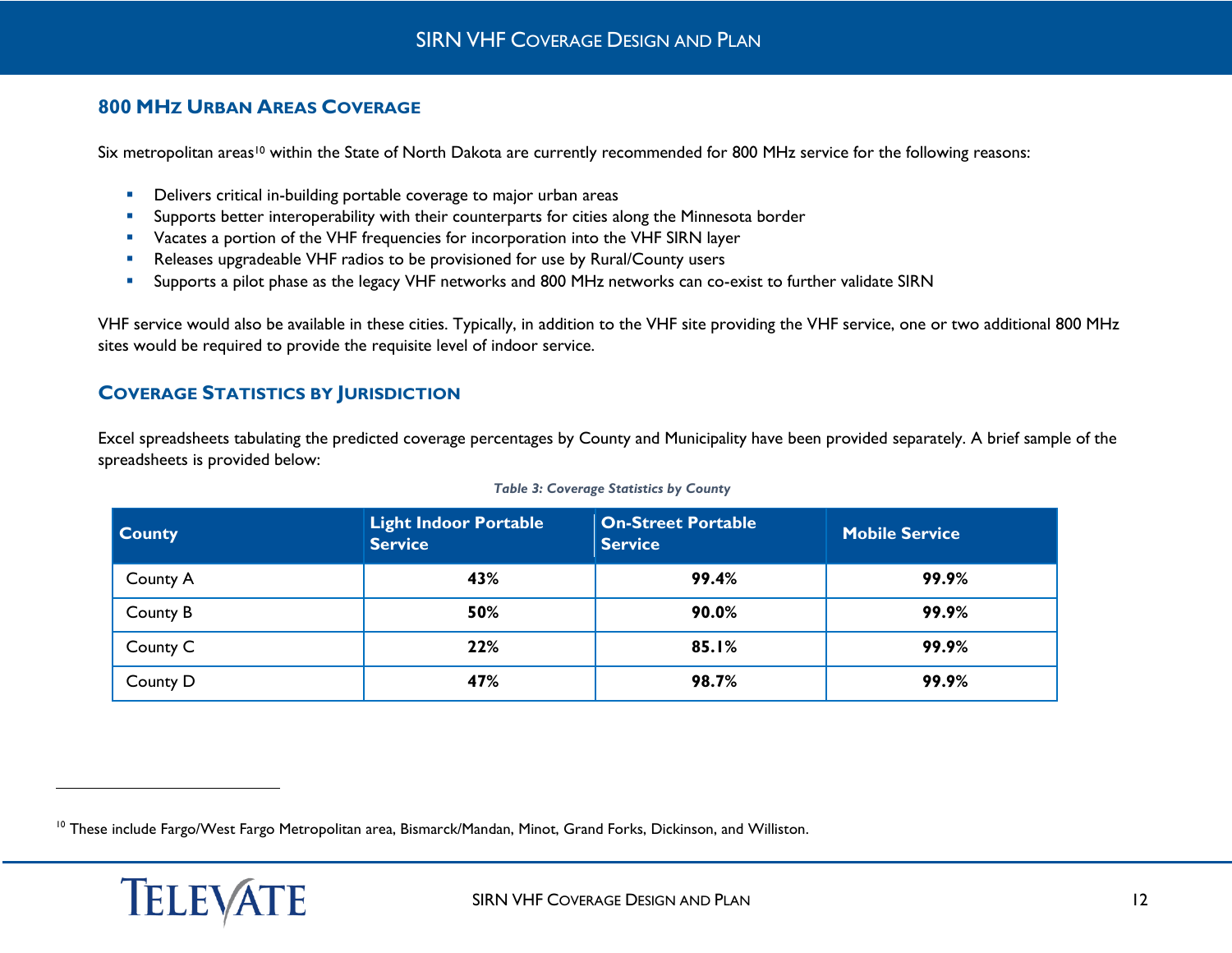| <b>Municipality<sup>12</sup></b> | <b>Light Indoor Portable</b><br><b>Service</b> | <b>On-Street Portable</b><br><b>Service</b> | <b>Mobile Service</b> |
|----------------------------------|------------------------------------------------|---------------------------------------------|-----------------------|
| Municipality I                   | 63%                                            | $>99\%$                                     | $>99\%$               |
| <b>Municipality 2</b>            | $>99\%$                                        | $>99\%$                                     | $>99\%$               |
| Municipality 3                   | 0%                                             | 0%                                          | $>99\%$               |
| Municipality 4                   | 25%                                            | $>99\%$                                     | $>99\%$               |

*Table 4: Coverage Statistics by Municipality<sup>11</sup>*

Similar statistics for service along three layers of roads – Interstate, State and County – are included by County as follows:

### <span id="page-14-0"></span>**SITES BY COUNTY**

Table 7 summarizes the number of sites by County. It should be noted that certain sites located near a county border will provide service within multiple counties. The five largest and most populous counties account for 25 % of the sites; the remaining counties have on average 2.2 sites. This is a by-product of ensuring the coverage equivalence in counties that have invested on infrastructure to support their denser topologies. However, further effort, as discussed later in this document, could refine the overall site counts.

 $12$  It should be noted, the final site constellation may change based on further investigation. Given the small size of most municipalities, coverage statistics for towns may change considerably with even a minor change in site location or parameters.



<sup>&</sup>lt;sup>11</sup> Note these values include the service level of the SIRN VHF Network. Service levels over 800 MHz within these jurisdiction is designed for more robust service for indoor and on-street service.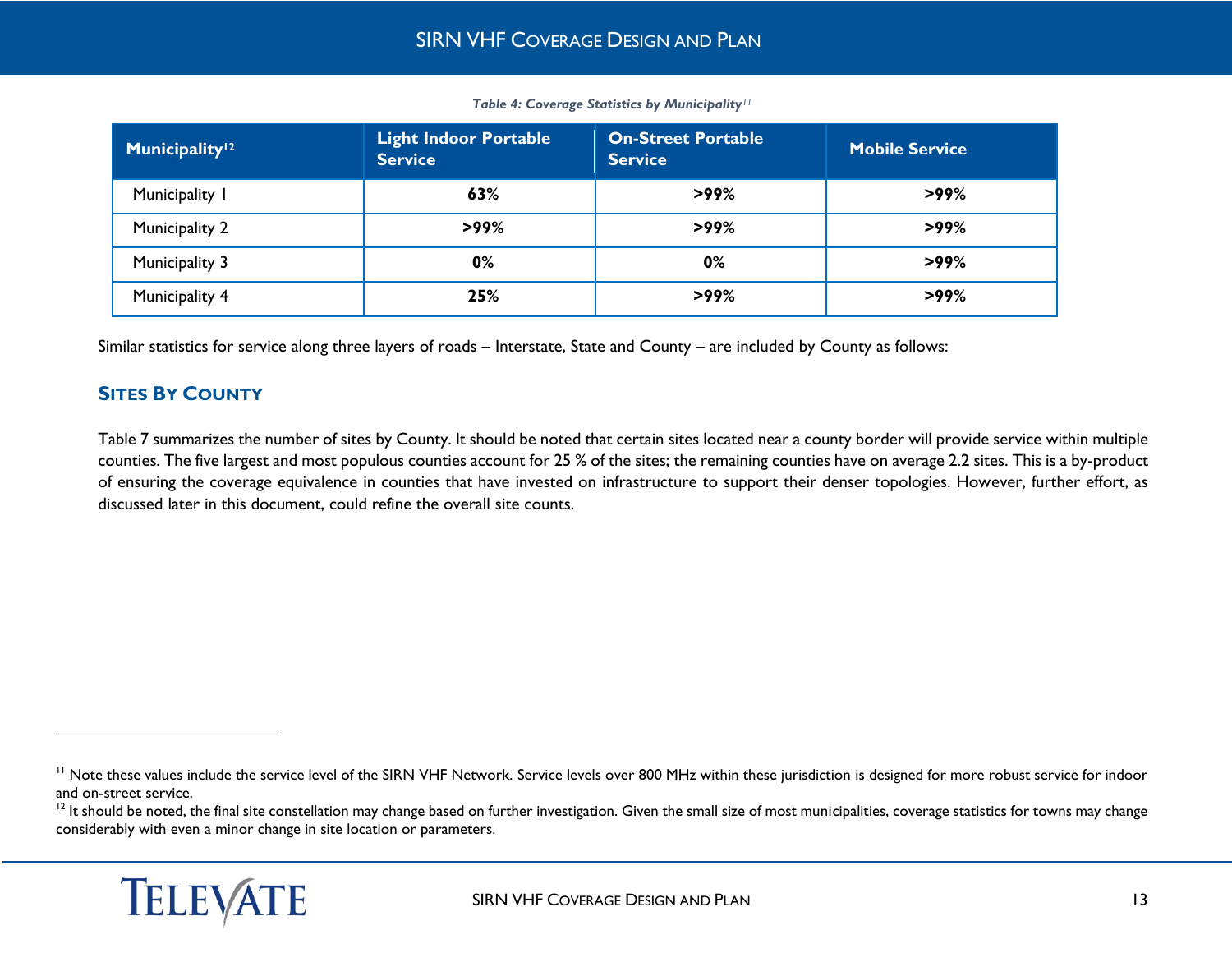| <b>County</b>      | Quantity       | <b>County</b>        | Quantity       | <b>County</b>    | Quantity                | <b>County</b>   | Quantity       |
|--------------------|----------------|----------------------|----------------|------------------|-------------------------|-----------------|----------------|
| <b>ADAMS</b>       | $\overline{2}$ | <b>EMMONS</b>        | $2^{\circ}$    | <b>MERCER</b>    | $\overline{2}$          | <b>SIOUX</b>    | $\overline{2}$ |
| <b>BARNES</b>      | 3              | <b>FOSTER</b>        | $\overline{2}$ | <b>MORTON</b>    | $\overline{4}$          | <b>SLOPE</b>    | 3              |
| <b>BENSON</b>      | $\overline{2}$ | <b>GOLDEN VALLEY</b> |                | <b>MOUNTRAIL</b> | $\overline{4}$          | <b>STARK</b>    | 3              |
| <b>BILLINGS</b>    | 3              | <b>GRAND FORKS</b>   | 5              | <b>NELSON</b>    | $\overline{4}$          | <b>STEELE</b>   | $\overline{2}$ |
| <b>BOTTINEAU</b>   | $\mathbf{2}$   | <b>GRANT</b>         | $\overline{2}$ | <b>OLIVER</b>    |                         | <b>STUTSMAN</b> | 4              |
| <b>BOWMAN</b>      | 3              | <b>GRIGGS</b>        |                | <b>PEMBINA</b>   | $\overline{4}$          | <b>TOWNER</b>   |                |
| <b>BURKE</b>       | $\overline{2}$ | <b>HETTINGER</b>     |                | <b>PIERCE</b>    | $\overline{2}$          | <b>TRAILL</b>   | $\overline{2}$ |
| <b>BURLEIGH</b>    | $\overline{4}$ | <b>KIDDER</b>        | $\overline{2}$ | <b>RAMSEY</b>    | 3                       | <b>WALSH</b>    | $\overline{2}$ |
| CASS <sup>13</sup> | 8              | <b>LAMOURE</b>       | $\overline{2}$ | <b>RANSOM</b>    |                         | <b>WARD</b>     | 5              |
| <b>CAVALIER</b>    | $\overline{4}$ | <b>LOGAN</b>         |                | <b>RENVILLE</b>  | 3                       | <b>WELLS</b>    | 3              |
| <b>DICKEY</b>      | 3              | <b>MCHENRY</b>       | $\overline{2}$ | <b>RICHLAND</b>  | $\overline{4}$          | <b>WILLIAMS</b> | 6              |
| <b>DIVIDE</b>      | $\overline{2}$ | <b>MCINTOSH</b>      | $\overline{2}$ | <b>ROLETTE</b>   | $\overline{2}$          |                 |                |
| <b>DUNN</b>        | $\overline{2}$ | <b>MCKENZIE</b>      | 6              | SARGENT          | $\overline{\mathbf{3}}$ |                 |                |
| <b>EDDY</b>        |                | <b>MCLEAN</b>        | 5              | <b>SHERIDAN</b>  |                         |                 |                |

*Table 5: Summary of SIRN Site per County* 

<sup>&</sup>lt;sup>13</sup> Cass County is currently assessing a strategy to join the Minnesota ARMER 800 MHz statewide radio network and implement an 800 MHz network within the County. The Cass County plan includes the objective to integrate this network into SIRN when available. Therefore, only a portion of the noted Cass sites would be needed to provide a VHF layer for interoperability within the County.